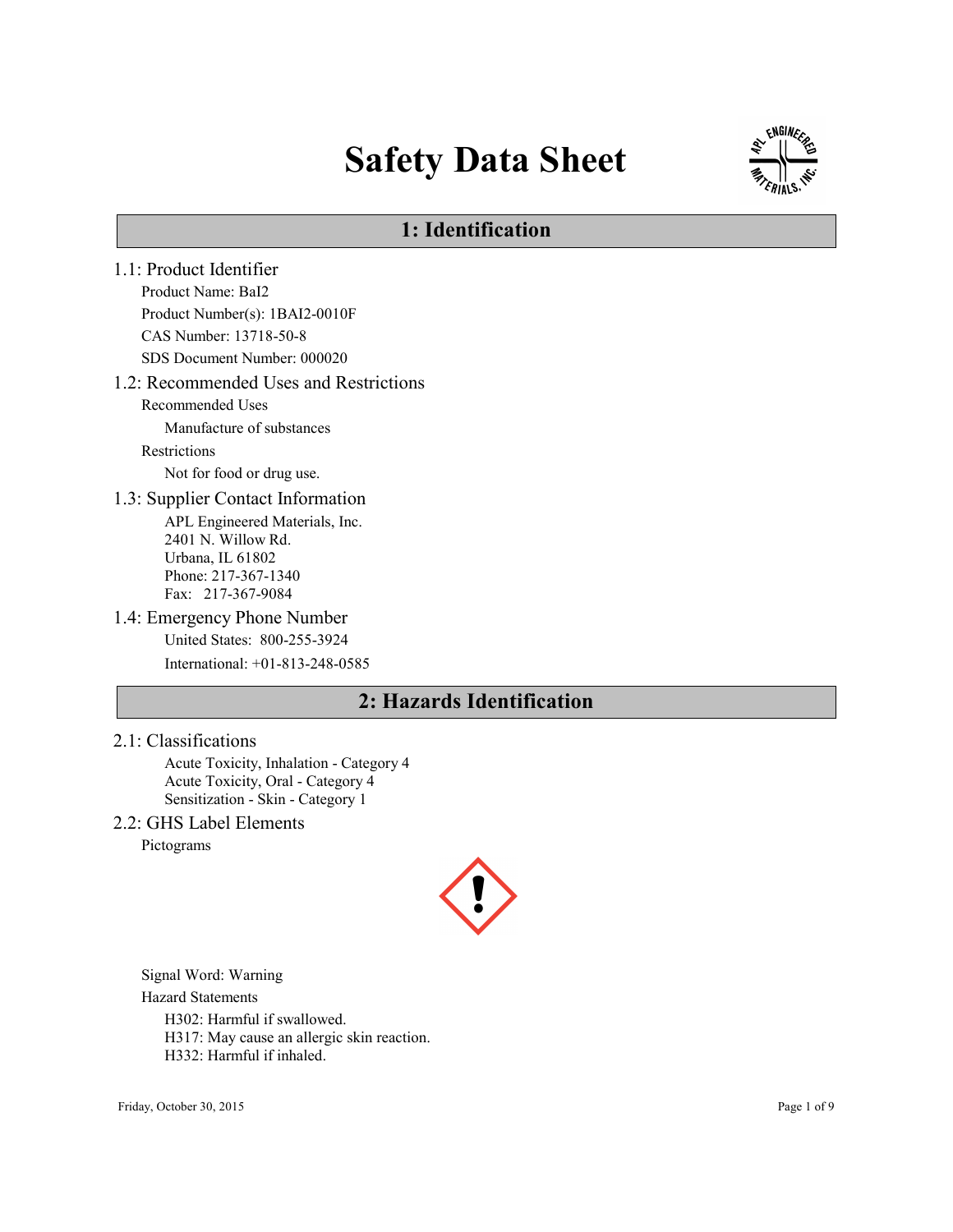Precautionary Statements

P261: Avoid breathing dust.

P264: Wash hands thoroughly after handling.

P270: Do not eat, drink or smoke when using this product.

P271: Use only outdoors or in a well-ventilated area.

P272: Contaminated work clothing should not be allowed out of the workplace.

P280: Wear protective gloves, clothing and glasses.

P301 + P310: IF SWALLOWED: Immediately call a POISON CENTER or doctor/physician.

P302 + P352: IF ON SKIN: Wash with plenty of soap and water.

P304 + P340: IF INHALED: Remove victim to fresh air and keep at rest in a position comfortable for breathing.

P312: Call a POISON CENTER or doctor/physician if you feel unwell.

P321: Specific treatment. Call a physician or poison control center. call doctor or poison control center P330: Rinse mouth.

P333 + P313: If skin irritation or rash occurs: Get medical advice/attention.

P363: Wash contaminated clothing before reuse.

P501: Dispose of contents/container to licensed disposal facility.

2.3: Hazards Not Otherwise Classified or Not Covered by GHS

None.

2.4: Amount(s) of substances with unknown toxicity

None

### 3: Composition/Information on Ingredients

- 3.1: .Ingredient .Weight% .Formula .CAS Number .Mol Wt .EC Number BaI2 100 BaI2 13718-50-8 391.14 237-276-9
- 3.2: Other Hazardous components

none

3.3: Trade Secret Disclaimer

none

3.4: Synonyms

Barium Iodide

### 4: First Aid Measures

### $4.1$  First Aid

General

Remove person from area of exposure and remove any contaminated clothing

Consult with physician and provide this Safety Data Sheet

In contact with eyes

Flush eyes with plenty of water for at least 15 minutes, occasionally lifting the upper and lower eyelids. Seek medical attention if irritation develops or persists

In contact with skin

Wash thoroughly with soap and plenty of water. Remove all contaminated clothing for proper laundering. Seek medical attention if irritation develops or persists.

If swallowed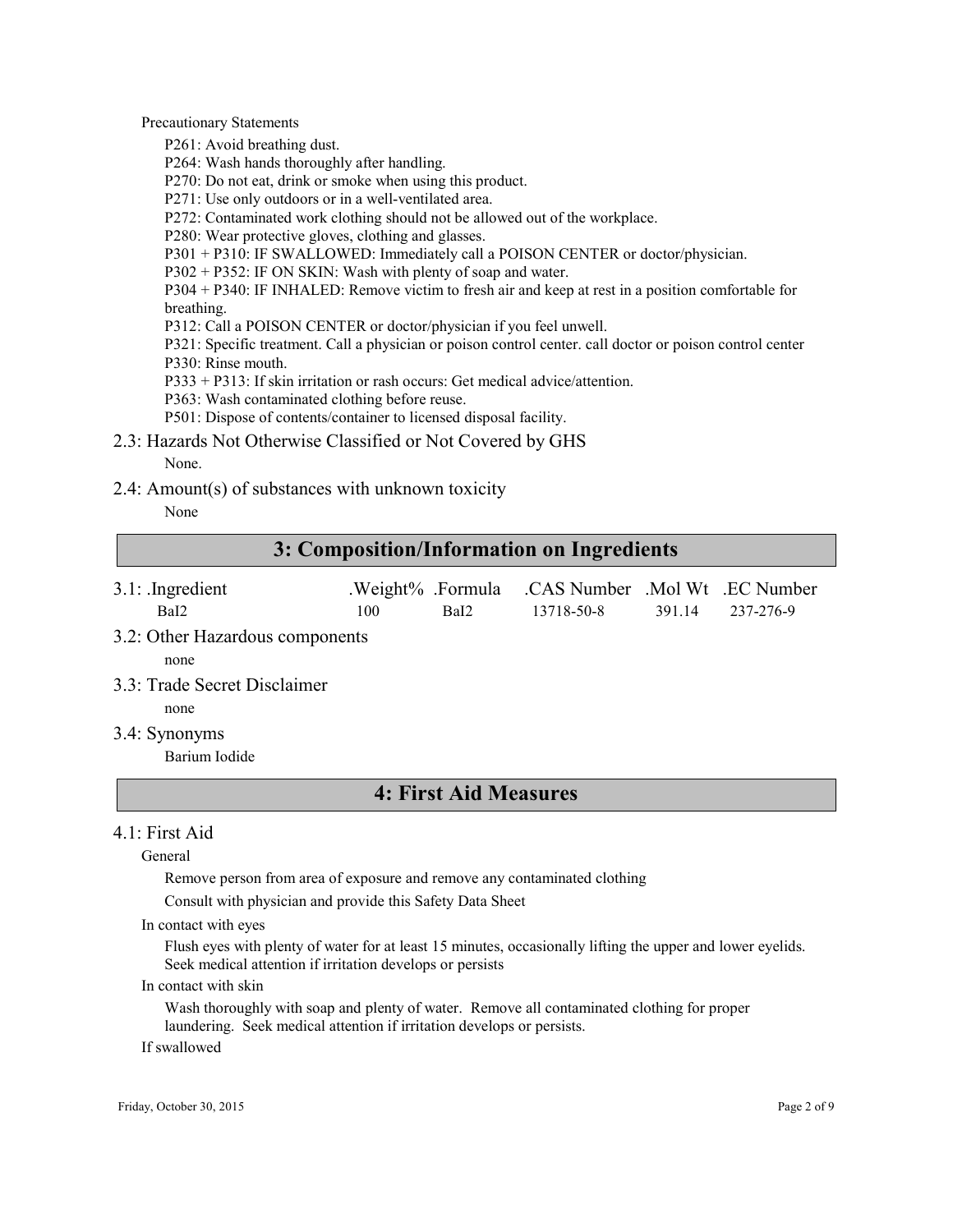If conscious and alert, rinse mouth and drink 2-4 cupfuls of water. Never give anything by mouth to an unconscious person. Do NOT induce vomiting. Get medical aid.

If inhaled

Remove from exposure to fresh air immediately. If breathing is difficult, give oxygen. Get medical aid. If breathing has ceased apply artificial respiration using oxygen and a suitable mechanical device such as a bag and a mask.

#### 4.2: Most important symptoms and effects; acute and delayed

Ingestion may provoke the following symptoms:, hypertension, gastroenteritis, contractions of the cardiac muscles, muscular paralysis, slow irregular pulse, Vomiting, burning sensation, Cough, wheezing, laryngitis

Stomach irregularities based on human evidence.

## 4.3: Indication of any immediate medical attention and special treatment needed

If inhaled : Immediately call a POISON CENTER or doctor/ physician.

### 5: Fire Fighting Measures

5.1: Fire extinguishing media

dry chemical water or alcohol-resistant foam carbon dioxide

5.2: Specific hazards arising from the substance or mixture

hydroiodic acid and hydroiodic acid fumes

barium oxide

5.3: Special protective equipment and precautions for firefighters.

Wear self contained breathing apparatus for fire fighting if necessary

### 6: Accidental Release Measures

6.1: Personal precautions, protective equipment, and emergency procedures.

Ensure adequate ventilation.

Avoid breathing dust.

For personal protection see section 8.

Evacuate personnel to safe areas.

Avoid dust formation.

Use personal protective equipment.

### 6.2: Methods and materials for containment and cleaning up.

Collect with an intrinsically safe vacuum cleaner or by wet brushing.

Keep in suitable, closed containers for disposal.

Sweep up and shovel.

### 6.3: Environmental precautions

Do not let product enter drains.

6.4: Disposal

Dispose of in accordance with local regulations.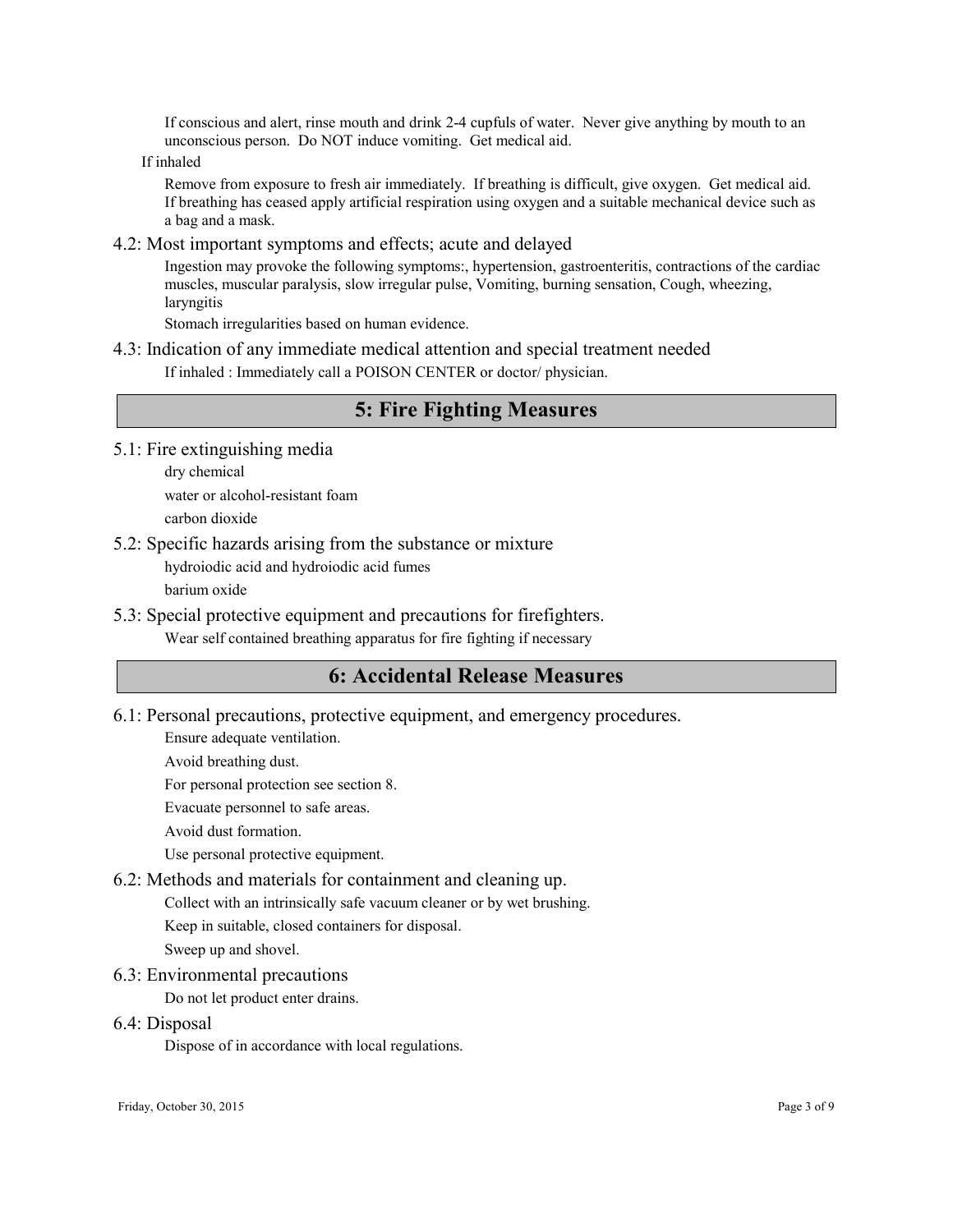See section 13.

### 7: Handling and Storage

#### 7.1: Precautions for safe handling

Avoid formation of dust and aerosols.

See precautionary statements in section 2.2.

Provide appropriate exhaust ventilation at places where dust is formed.

Avoid contact with skin and eyes.

#### 7.2: Conditions for safe storage

Store under inert gas.

Keep container tightly closed.

Store in the dark to preserve product quality.

Store in a dry and well-ventilated place.

Store away from moisture.

#### 7.3: Incompatibilities

strong oxidizing agents

### 8: Exposure Controls/Personal Protection

#### 8.1: Control parameters

OSHA permissible exposure limit (PEL)

0.5 mg/m3 (as Ba)

```
ACGIH threshold limit value (TLV)
```
0.5 mg/m3 TLV (as Ba)

NIOSH recommended exposure limit (REL)

0.5 mg/m3 (as Ba)

#### 8.2: Engineering controls

Facilities storing or utilizing this material should be equipped with an eyewash facility and a safety shower Use adequate ventilation to keep airborne concentrations low

#### 8.3: Personal protective equipment

#### Eyes

Wear appropriate protective eyeglasses or chemical safety goggles as described by OSHA's eye and face protection regulations in 29 CFR 1910.133 or European Standard EN166

#### Skin

Wear appropriate, chemical-resistant protective gloves to prevent skin exposure.

#### Clothing

Wear appropriate protective clothing to prevent skin exposure

### Respirator

Follow the OSHA respirator regulations found in 29CFR 1910.134 or European Standard EN 149. Always use a NIOSH or European Standard EN 149 approved respirator when necessary

### 9: Physical and Chemical Properties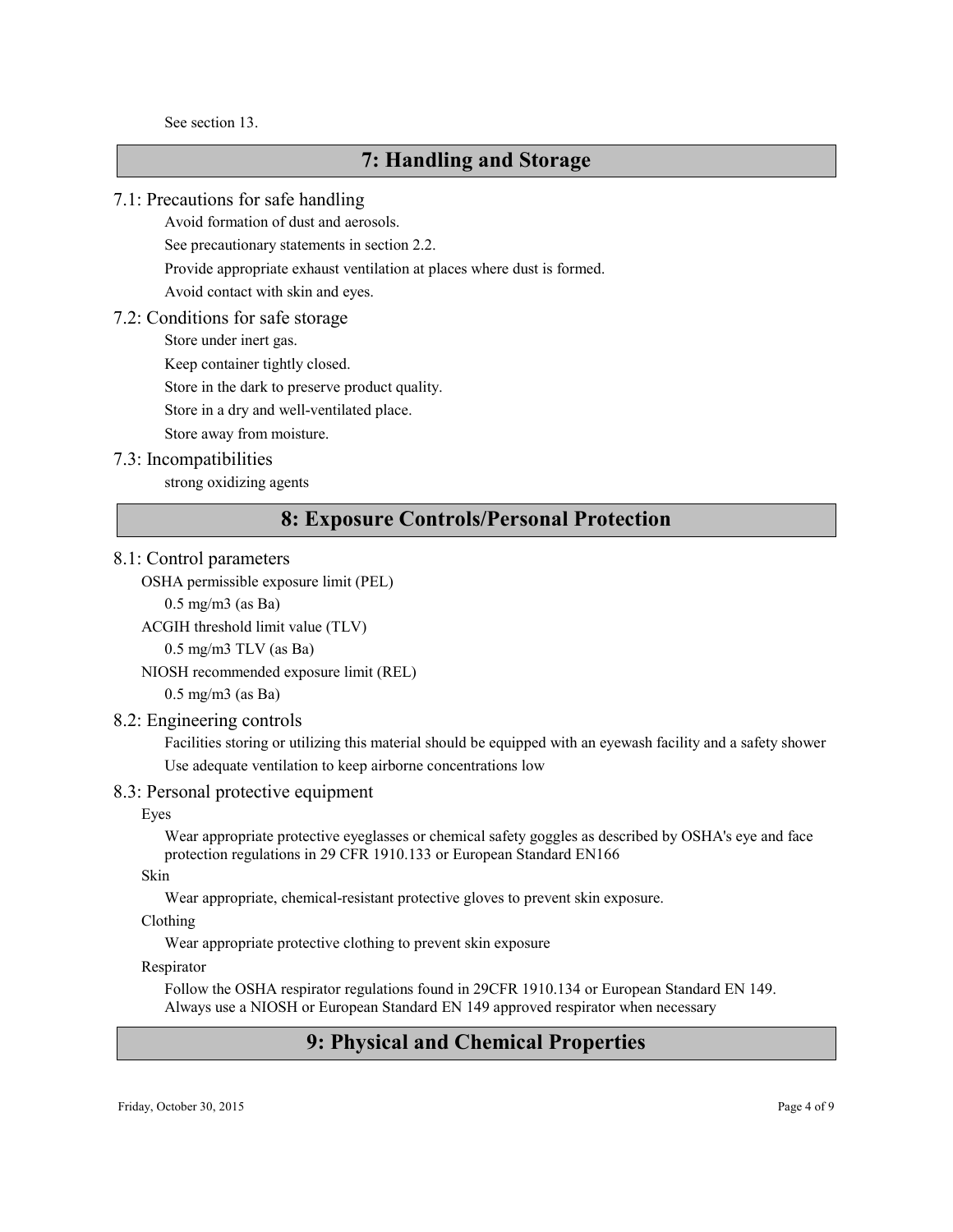9.a: Appearance State: Solid Form: powder or spheres Color: light yellow

9.b: Odor: no data available

- 9.c: Odor threshold: no data available
- 9.d: pH: no data available
- 9.e: Melting point / freezing point: 740 °C (1,364 °F)
- 9.f: Initial boiling point and range: no data available
- 9.g: Flashpoint: no data available
- 9.h: Evaporation rate: no data available
- 9.i: Flammability (solid, gas): no data available
- 9.j: Upper/lower flammability or explosive limits: no data available
- 9.k: Vapor pressure: no data available
- 9.l: Vapor density: no data available
- 9.m: Relative density: 5.15 g/cm3 at 25 °C (77 °F)
- 9.n: Water Solubility: 221 g/100 mL (20  $^{\circ}$ C)
- 9.o: Partition coefficient: n-octanol/water: no data available
- 9.p: Auto-ignition temperature: no data available
- 9.q: Decomposition temperature: no data available
- 9.r: Viscosity: no data available

### 10: Stability and Reactivity

### 10.1: Reactivity

no data available

- 10.2: Chemical stability
	- Stable under recommended storage conditions.
- 10.3: Possibility of hazardous reactions no data available
- 10.4: Conditions to avoid exposure to water

exposure to light (may affect product quality)

- 10.5: Incompatible materials See section 7.3.
- 10.6: Hazardous decomposition products In the event of fire: see section 5.2 Other decomposition products - no data available

### 11: Toxicological Information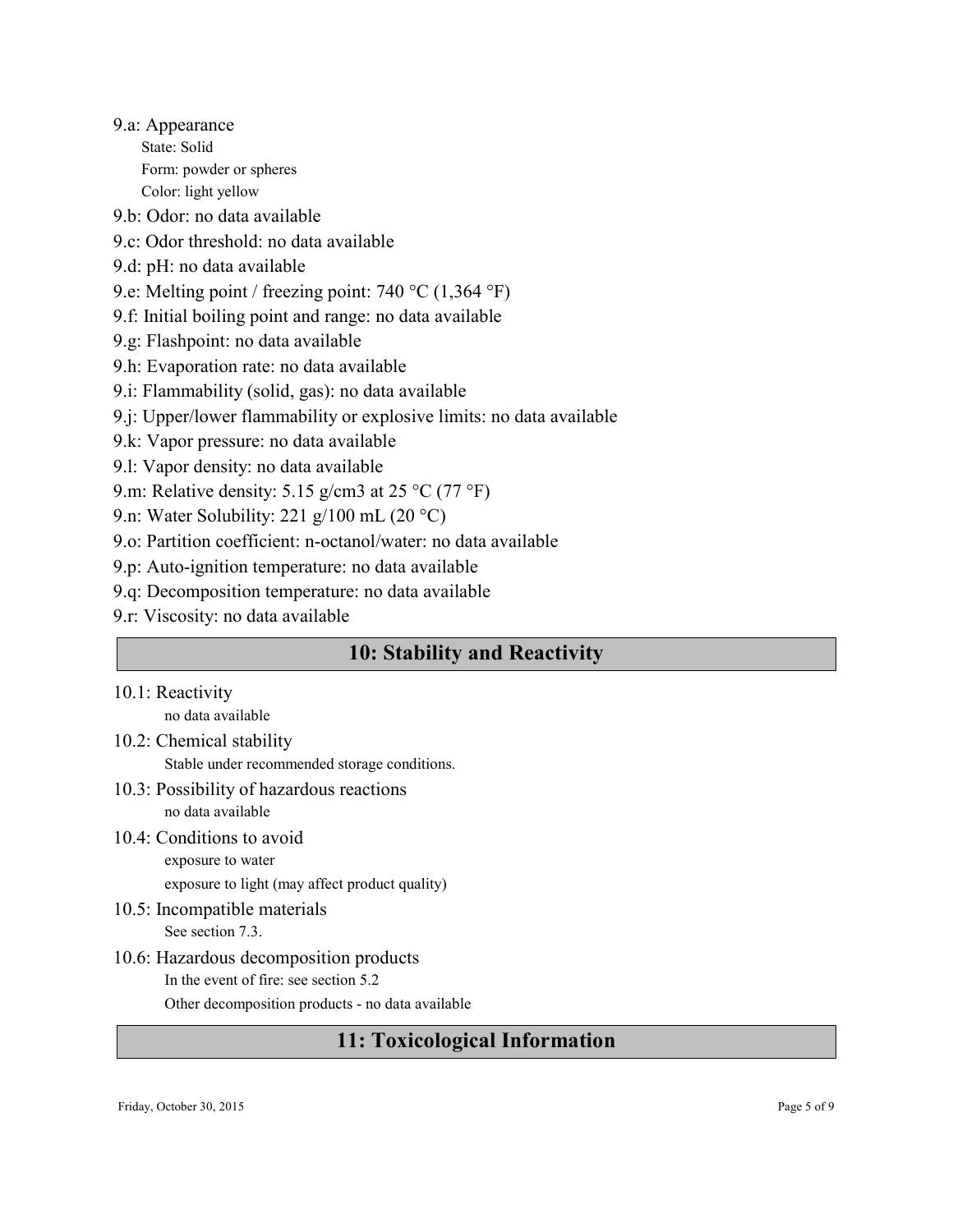11.1: Toxicity data Acute toxicity - Oral no data available Acute toxicity - Dermal no data available Acute toxicity - Inhalation No data available. Skin corrosion/irritation no data available Eye damage/irritation No data available. Respiratory irritation No data available. Germ cell mutagenicity no data available Reproductive toxicity no data available Specific organ toxicity - single exposure No data available. Specific organ toxicity - repeated exposure No data available. Aspiration hazard No data available. Additional information No data available. ACGIH carcinogenicity The ACGIH has not identified any component of this product present at levels greater than or equal to 0.1% as a probable, possible or confirmed human carcinogen. IARC carcinogenicity The IARC has not identified any component of this product present at levels greater than or equal to 0.1% as a probable, possible or confirmed human carcinogen. NTP carcinogenicity The NTP has not identified any component of this product present at levels greater than or equal to 0.1% as a probable, possible or confirmed human carcinogen. OSHA carcinogenicity OSHA has not identified any component of this product present at levels greater than or equal to 0.1% as a probable, possible or confirmed human carcinogen. 11.2: Routes of exposure oral skin See section 2.2 eyes 11.3: Symptoms of exposure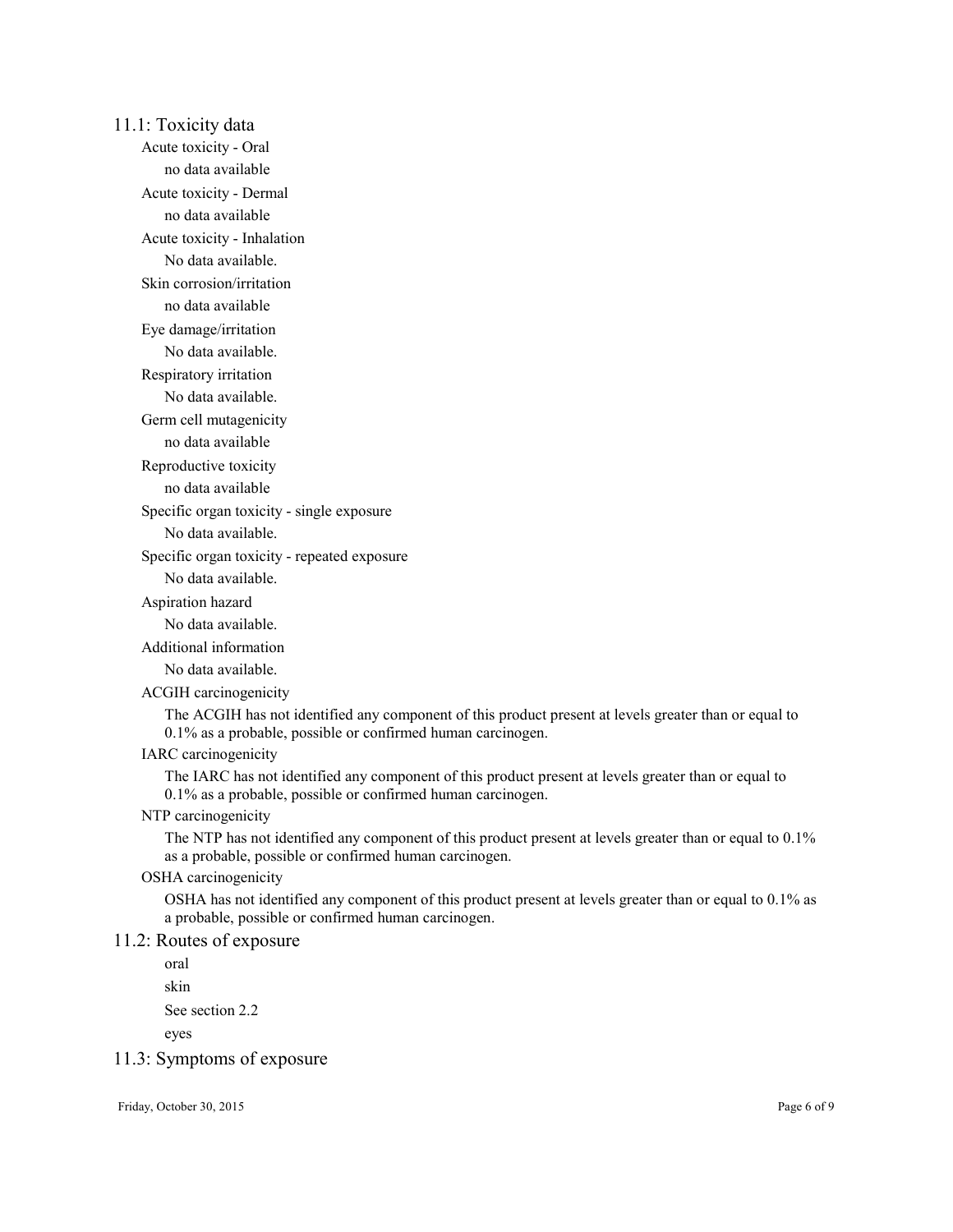See section 4.2

### 11.4: Delayed and immediate effects of esposure

To the best of our knowledge the toxicological properties have not been thoroughly investigated.

Prolonged or repeated exposure may cause allergic skin and /or respiratory reactions in certain sensitive individuals.

Prolonged exposure to iodides may produce iodism in sensitive individuals. Symptoms of exposure include skin rash, running nose, headache and irritation of the mucous membrane. For severe cases the skin may show pimples, boils, hives, blisters and black and blue spots. Iodides are readily diffused across the placenta. Neonatal deaths from respiratory distress secondary to goiter have been reported. Iodides have been known to cause drug-induced fevers, which are usually of short duration.

### 12: Ecological Information

### 12.1: Ecotoxicity

Toxicity to fish

No data available

Toxicity to daphnia and other aquatic invertebrates

No data available

Toxicity to algae/bacteria

No data available

### 12.2: Persistence and degradability

no data available

12.3: Bioaccumulative potential

no data available

- 12.4: Mobility in soil no data available
- $12.5 \cdot$  Other effects no data available

### 13: Disposal Considerations

- 13.1: Waste treatment methods No data available
- 13.2: Safe handling See section 7.1 .
- 13.3: Product disposal

Contact a licensed professional waste disposal service to dispose of this material.

13.4: Packaging disposal

Dispose of as unused product.

### 14: Transport Information

### 14.1: DOT(US)

UN Number: 1564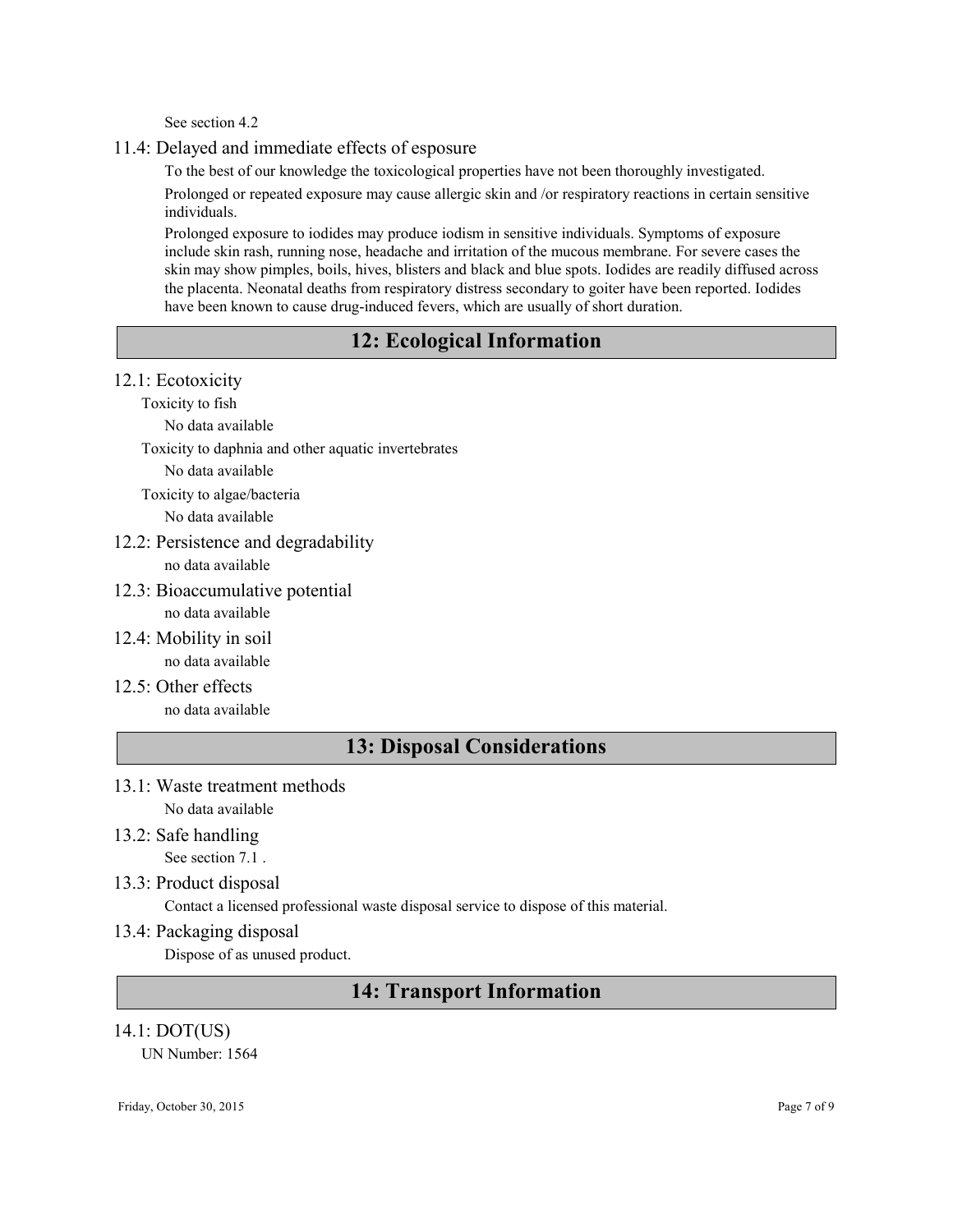Proper Shipping Name: Barium compounds, n.o.s. (Barium iodide) Packing Group: III Shipping Class(es): 6.1 Marine Pollutant: No

### 14.2: IMDG

UN Number: 1564 Proper Shipping Name: Barium compounds, n.o.s. (Barium iodide) Packing Group: III Shipping Class(es): 6.1 Marine Pollutant: No

### $14.3$   $IATA$

UN Number: 1564 Proper Shipping Name: Barium compounds, n.o.s. (Barium iodide) Packing Group: III

Shipping Class(es): 6.1

### 14.4: Special Shipping Precautions

None

### 15: Regulatory Information

### 15.1: TSCA inventory

This material is listed on the TSCA inventory.

### 15.2: SARA 302 components

This material is not subject to the reporting requirements of SARA Title III, Section 302.

### 15.3: SARA 313 components

This material is subject to the reporting requirements of SARA Title III, Section 313.

#### 15.4: SARA 313/312 hazards

Acute health hazard.

Chronic health hazard.

### 15.5: Other information

New Jersey Right To Know Components -This product contains materials listed on the New Jersey Right to Know list

Pennsylvania Right To Know Components -This product contains materials listed on the Pennsylvania Right to Know list

California Prop. 65 Components - This product does not contain any chemicals known to State of California to cause cancer, birth defects, or any other reproductive harm.

Massachusetts Right To Know Components - This product contains materials listed on the Massachusetts Right to Know list

### 16: Additional Information

#### 16.1: NFPA

Health: 2 Fire: 0